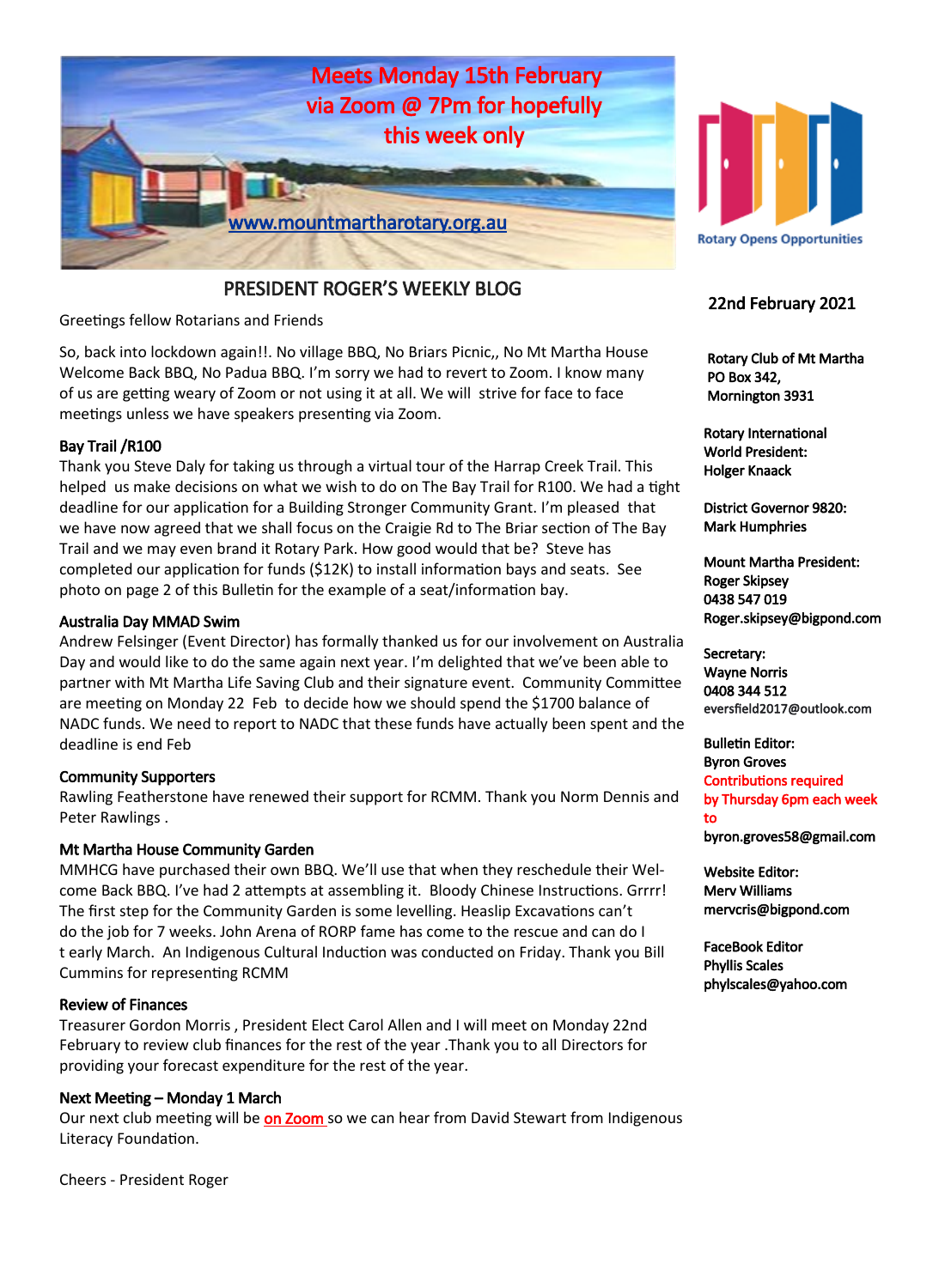

# "How and why I joined Rotary and why I stayed?" - Tom Goulding

I was inducted into the Rotary Club of Mt Martha in June 1991 (30 years ago this year). I was invited to join by Eric Ross, a member with whom I had done business with in my role as Postmaster at Mornington.

When Eric asked me to join he said "I'm not supposed to tell you this but it will be good for business". As it turned out it was good for business but this was not the only reason I joined. At the time I was doing quite well in real estate and I thought being able to give something back to the community that had been good to me was a good thing.

I have stayed because I have enjoyed Rotary and have made new friends through it. In business (real estate and body corporate management) I have always said you need new customers. Some customers will die, move away or just don't like you anymore. It is the same with friends. Being able to contribute to the community has been very satisfying and gives you a sense of belonging. Being in Rotary has also given me the opportunity to seek assistance and advice from other members of the club.

Rotary also gives you knowledge and broadens your outlook. I'm in for the long haul.

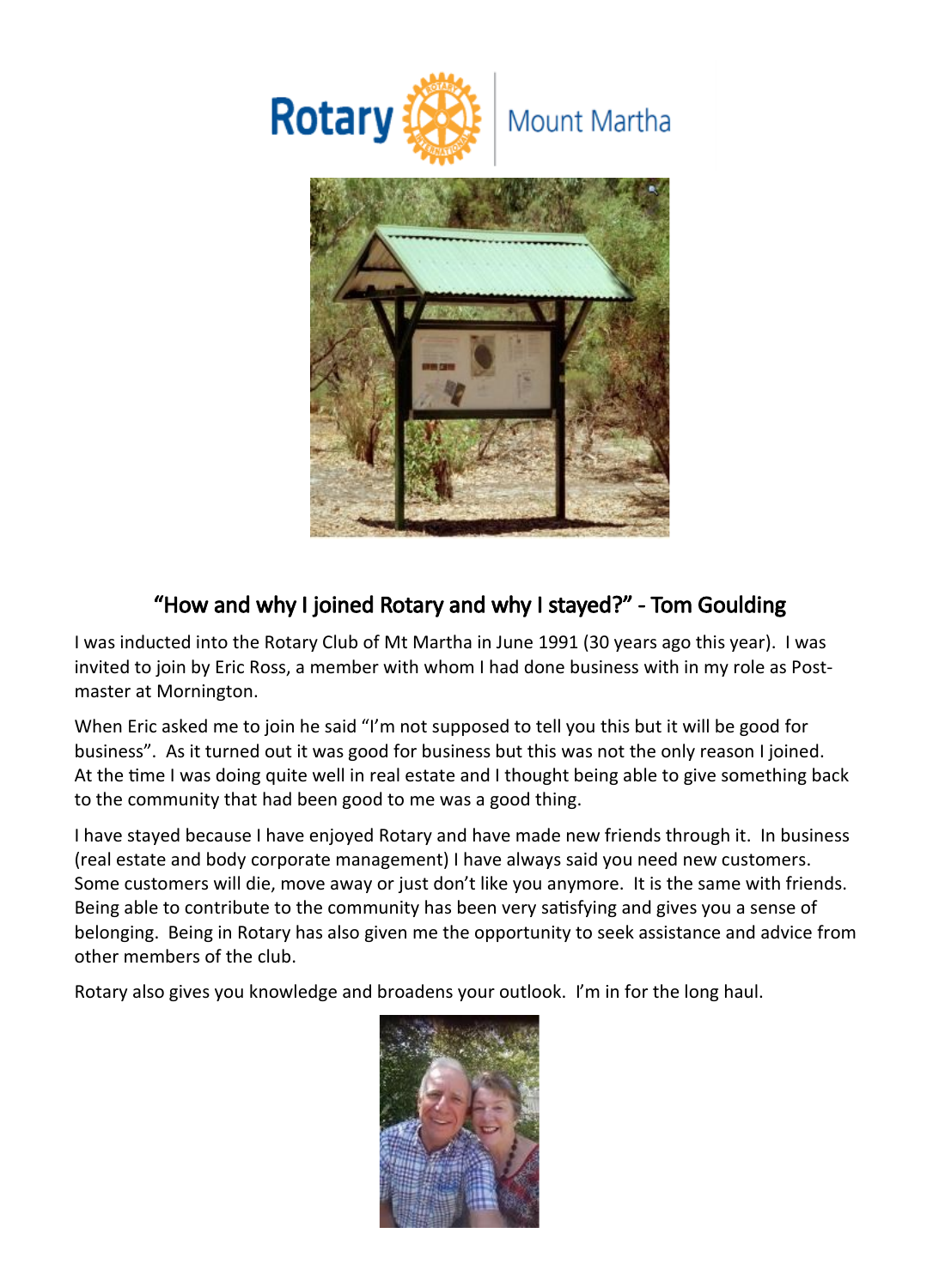

# FEBRUARY IS PEACE BUILDING & CONFLICT RESOLUTION MONTH

| Mon 22 Feb                                        | Project week - No Monday Club Meeting - RCMM Board meet this evening |  |  |  |
|---------------------------------------------------|----------------------------------------------------------------------|--|--|--|
| Sat 27 Feb                                        | MM Sausage Sizzle                                                    |  |  |  |
|                                                   | <b>MARCH IS WATER, SANITATION AND HYGIENE MONTH</b>                  |  |  |  |
| Mon 1 Mar                                         | RCMM Club Meeting via Zoom - Indigenous Literacy Foundation          |  |  |  |
| Sun 7 Mar                                         | Clean up Australia Day                                               |  |  |  |
| Mon 8 Mar                                         | <b>No Club</b> Meeting Labour Day Holiday                            |  |  |  |
| Sat 13 Mar                                        | MM Sausage Sizzle                                                    |  |  |  |
| Mon 15 Mar                                        | <b>RCMM Committee meetings</b>                                       |  |  |  |
| Mon 22 Mar                                        | Barefoot Bowls/BBQ Dinner @ Mount Martha Bowls Club                  |  |  |  |
| Sat 27 Mar                                        | <b>MM Sausage Sizzle</b>                                             |  |  |  |
| Mon 29 Mar                                        | No Club Meeting - 5th Monday                                         |  |  |  |
| <b>APRIL IS MATERNAL &amp; CHILD HEALTH MONTH</b> |                                                                      |  |  |  |
| Mon 5 Apr                                         | No Club Meeting - Easter Monday                                      |  |  |  |
| Sat 10 Apr                                        | <b>MM Sausage Sizzle</b>                                             |  |  |  |
| Mon 12 Apr                                        | <b>RCMM Committee meetings</b>                                       |  |  |  |
| Mon 19 Apr                                        | RCMM Club Meeting - Hillview Quarries - Paul Nitas                   |  |  |  |
|                                                   |                                                                      |  |  |  |

# OUR COMMUNITY & CLUB SUPPORTERS, TO WHOM WE ARE VERY GRATEFUL

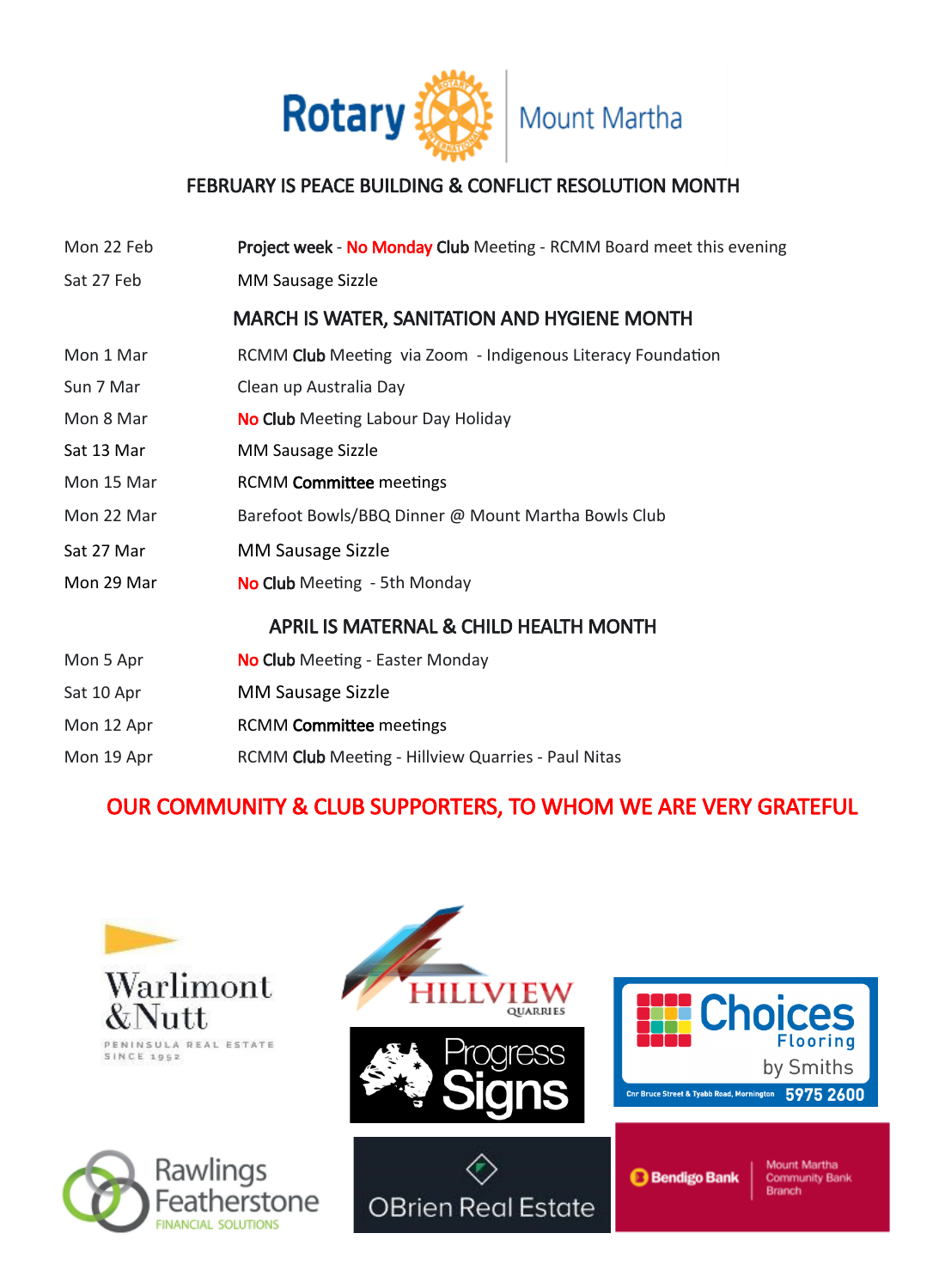

# RCMM SATURDAY SAUSAGE SIZZLE TO 30TH JUNE 2021. COMMENCE 9.00AM AND FINISH ABOUT 1.00PM

We only have a permit, at this stage, until the end of June 2021, after which the Events Team from the Shire will decide if sausage sizzles will remain. Where 2 club members are named they will do 2 hours each and will need to liaise with each other to see who will do 9 to 11am and 11am to 1pm.

| 27th Feb | <b>Bill Branthwaite</b> | <b>Phyl Scales</b>  | Tim Jolly                       |
|----------|-------------------------|---------------------|---------------------------------|
| 13th Mar | <b>Bill Cummins</b>     | <b>Tom Goulding</b> | Steve Daly                      |
| 27th Mar | <b>Bill Ewing</b>       | Janet Pugh          | Stephen Pugh                    |
| 10th Apr | <b>Wayne Norris</b>     | Mary McIntyre       | Jonathan Mayne<br>Geoff Kaye    |
| 24th Apr | Roger Skipsey           | Jenny Mihan         | <b>MM Community Garden team</b> |
| 8th May  | <b>Peter Rawlings</b>   | <b>Byron Groves</b> | <b>Bruce Ranken</b>             |
| 22nd May | <b>Colin Stokes</b>     | Tom Barrett         | <b>Rob Davies</b>               |
| 5th June | Wayne Jenkins           | Pat Morton          | Peter Warren                    |
| 19th Jun | David Wheeler           | Valerie Lyons       | Greg Buchanan                   |

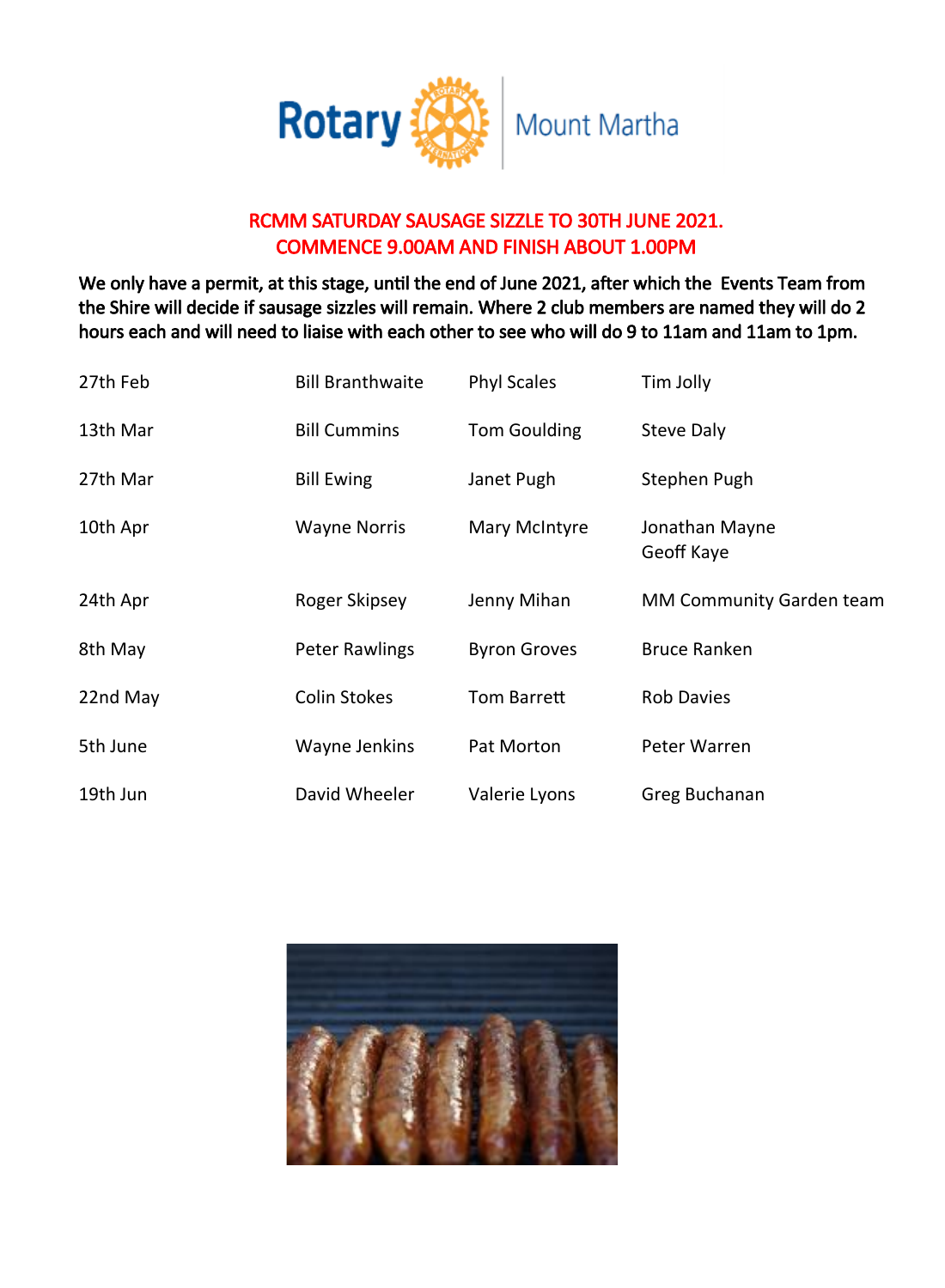

# LIFT THE LID WALK for Mental Health will get you walking and get us all talking while we raise vital funds for Australian Rotary Health.

## When: Sunday February 28th 2021

The walk will commence from 8am and you are encouraged to start anytime that suits between 8am and 12 noon. All walkers should aim to complete their course by 2.00pm

Where: Start from the Stables at Point Nepean National Park, Portsea or If you are unable to participate, you may wish to make a donation to mental health research

What: A Walk NOT a race. There are 3 walks you can choose from and they are;

a. From the Stables to Observation point and return along the beach or Coles track. Distance approx. 2.8kms

b. From the Stables to Gunners Cottage and return along the beach or Coles track. Distance approx. 5.2kms

c. From the Stables to Point Nepean and return via Defence Road, the beach or Coles track. Distance approx. 9.5kms

Please see course maps at the end of the page.

Walkers have the option to turn around at any time.

## How strenuous is the Walk/Is the Walk difficult?

That depends on the physical health of the individual. The idea is to "walk and talk" about mental health so routes are designed to be manageable by most including those with mobility challenges.

Who: Everyone who has been impacted by or cares about Mental Health -

Unfortunately - DOGS ARE NOT ALLOWED as this is a National Park area!

Entry fee: \$30 includes a t-shirt. Kids 15 and under walk for free.Ticket purchase including your t-shirt cut off is 9 am Thursday, February 11th, 2021.Entries purchased after 9 am on February 11th 2021 will NOT receive a t-shirt so get in early. All orders from then will only include your ticket entry into the WALK.

Registration: From 7am in the park area beside the Stables in the Point Nepean National Park - Please register and collect t-shirts.You can register from 7am on the day, credit card facilities available.

Water: Participants are encouraged to bring their own water bottles on the day for great hygiene and COVID safe management.Look after the environment and all bottles or rubbish you take with you must be taken home for proper disposal. There is no safe drinking water available from Gunners Cottage to Point Nepean. Parking: \$5 supervised parking will be available on Jarman Oval

## ABOUT THE WALK

The Rotary Club of Sorrento aims to have a number of other Rotary Clubs in the District stage a WALK FOR MENTAL HEALTH in October of each year to coincide with Victoria's Mental Health Month. The "point of difference" is that the walk is not a race. It is a family occasion offering an organised "fun" walk in the Point Nepean National Park. Walkers have the option to turn around at any time.

The inaugural Walk was to be held in October 2020 however due to COVID-19 restrictions the date has been moved to 28th February 2021. Our target this year given COVID management is 350 walkers and more than \$10,000 funds to be raised for Mental Health Research.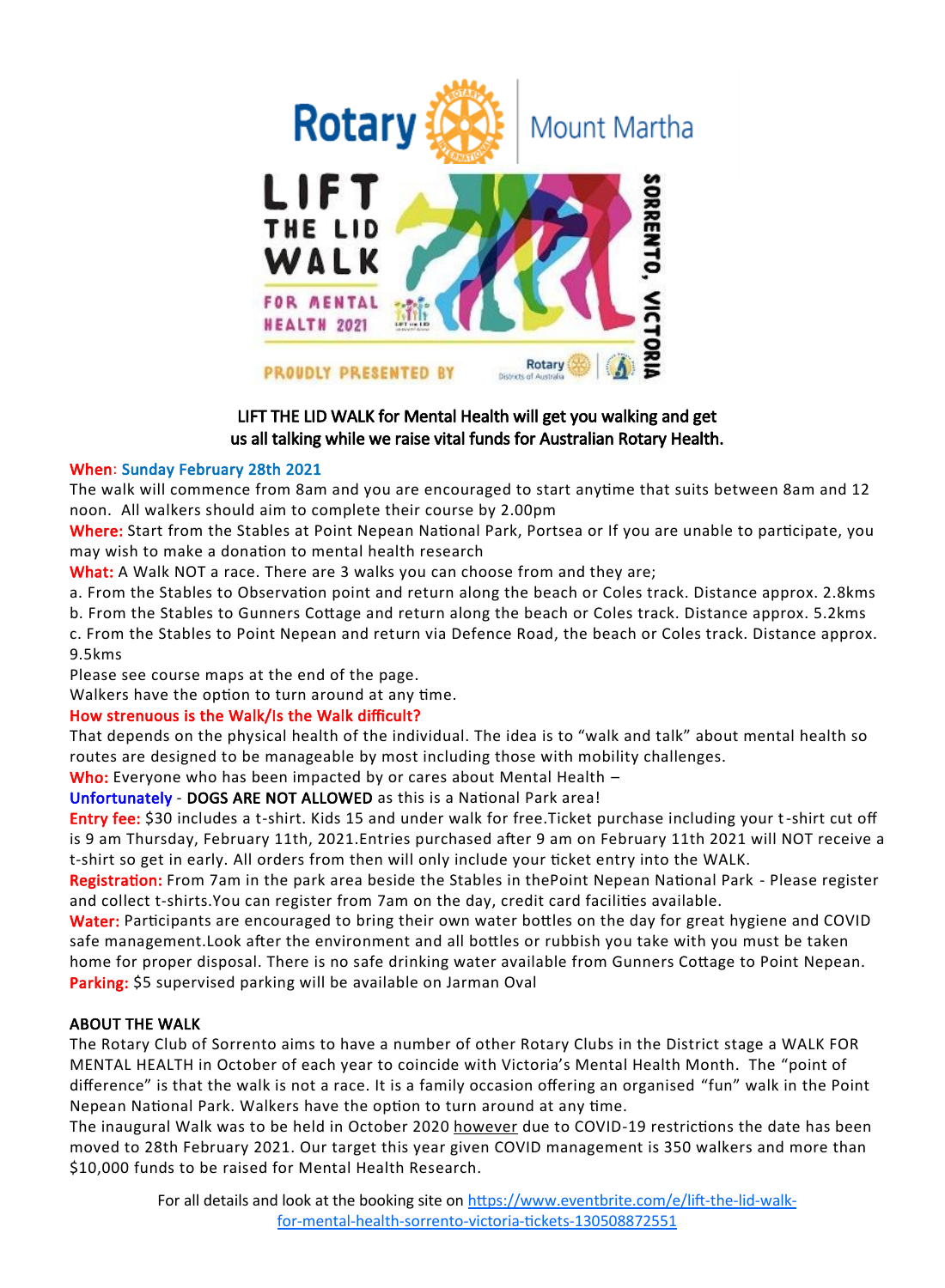

# A FUN NIGHT FOR ALL **BAREFOOT BOWLING**

This annual event is scheduled for Monday 22nd March 2021

at

#### **MOUNT MARTHA BOWLING CLUB**

#### 45 Watsons Road, Mount Martha

HERE IS AN OPPORTUNITY TO ENJOY THE EXCELLENT FACILITIES AT THE BOWLS CLUB AND HAVE A FUN NIGHT WITH PARTNERS, FAMILY AND FRIENDS. NO PREVIOUS EXPERIENCE NEEDED.

| 6.00pm      | Arrive - buy a drink and enjoy Bay views on the deck |
|-------------|------------------------------------------------------|
| 6.30pm      | One course meal, drinks at bar prices                |
| 7.15pm      | Commence bowling, barefoot or flat soled shoes only  |
| 8.30pm      | Close                                                |
| <b>COST</b> | \$20 per person for bowling and meal                 |

#### **FOR CATERING PURPOSES**

- . PLEASE GIVE PRIOR NOTICE OF ANY SPECIAL MEAL REQUIREMENTS
- FINAL ATTENDANCE NUMBERS TO BARRIE BY THURSDAY 18th MARCH

IF COOL, BYO JUMPER

#### ENQUIRIES TO ROB MARKS on 0428 546 860

NUMBERS TO BARRIE SWEENEY on 0418 324 639